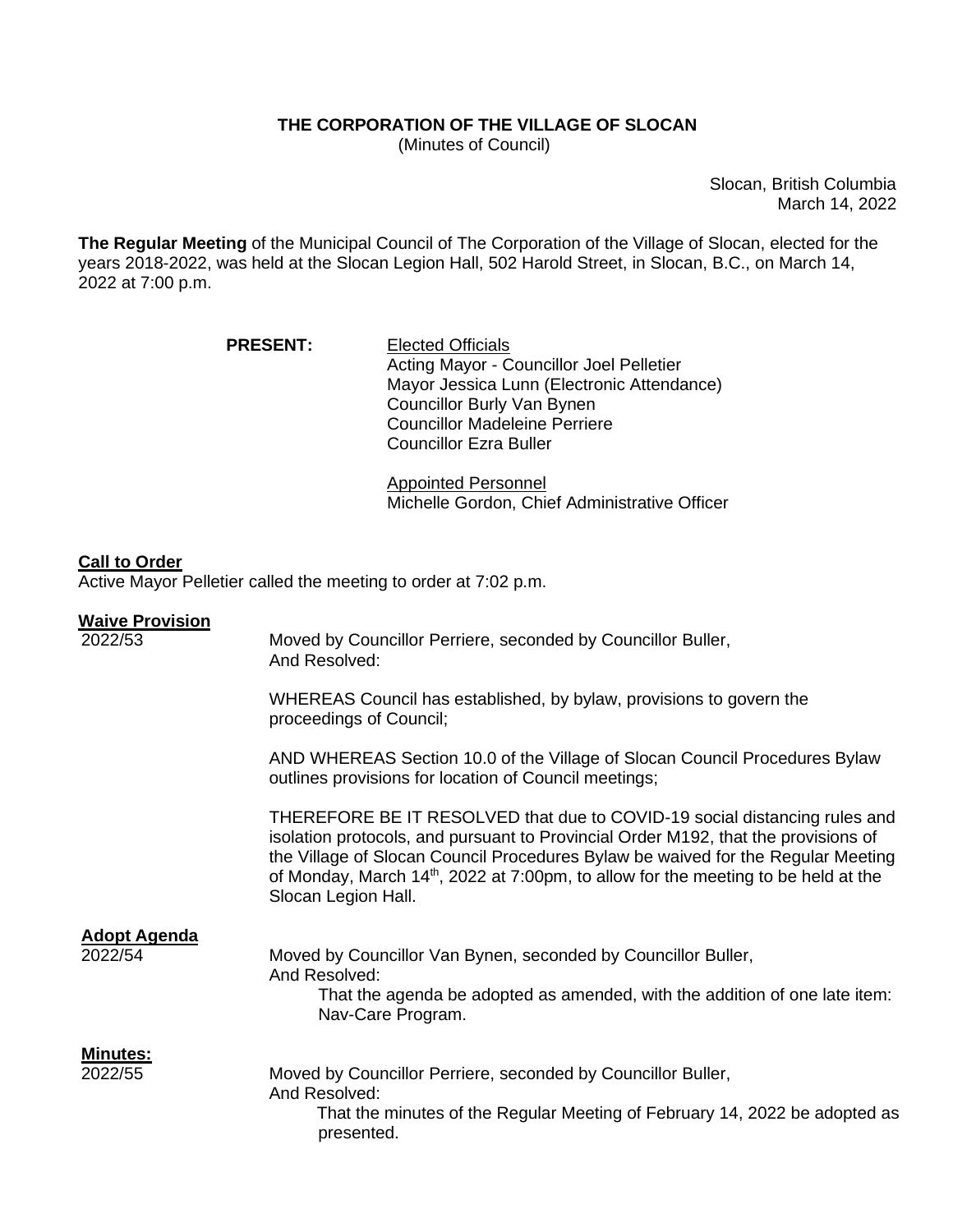| <b>Audience:</b> |  |
|------------------|--|
|                  |  |

| . .ww.v<br><b>Asset Management</b>                              | Andre Van den Berg, LandInfo Technologies, presented the Slocan Asset<br>Management Project and corresponding 2022-2026 Capital Program to Council.                                                                                                                                                                                                                                    |
|-----------------------------------------------------------------|----------------------------------------------------------------------------------------------------------------------------------------------------------------------------------------------------------------------------------------------------------------------------------------------------------------------------------------------------------------------------------------|
| <b>Recommendations:</b><br><b>Campground Policy</b><br>2022/56  | Moved by Councillor Perriere, seconded by Councillor Buller,<br>And Resolved:<br>That the amendments to the Springer Creek RV Park & Campground Policy<br>No. 2021-029 be approved as presented.                                                                                                                                                                                       |
| <b>Cannabis Retail</b><br><b>Licence Application</b><br>2022/57 | Moved by Councillor Buller, seconded by Councillor Perriere,<br>And Resolved:                                                                                                                                                                                                                                                                                                          |
|                                                                 | WHEREAS Slocan Village Council has received and accepted for<br>consideration, a proposal for a Non-Medical Cannabis Retail Store<br>Licence for the property located at 519 Harold Street, Unit B, Slocan;                                                                                                                                                                            |
|                                                                 | AND WHEREAS Council has sought the views of the community by<br>way of public notice and a 30-day invitation for written comment on the<br>application;                                                                                                                                                                                                                                |
|                                                                 | AND WHEREAS Council has received three written letters from the<br>public on the Application, all of which were in support and in favour of<br>the proposal;                                                                                                                                                                                                                           |
|                                                                 | AND WHEREAS Council has considered the views of the public, and<br>determined that the proposal for Non-Medical Cannabis Retail Licence<br>is not expected to have a significant impact on the community;                                                                                                                                                                              |
|                                                                 | THEREFORE BE IT RESOLVED that the application for Non-Medical<br>Cannabis Retail Store Licence, proposed to be located at 519 Harold<br>Street, Unit B, Slocan, be supported by Slocan Council; and that the<br>licence be recommended for issuance to the Liquor and Cannabis<br>Regulation Branch.                                                                                   |
| <b>Asset Management</b><br>2022/58                              | Moved by Councillor Buller, seconded by Councillor Van Bynen,<br>And Resolved:                                                                                                                                                                                                                                                                                                         |
|                                                                 | That the "Village of Slocan Capital Program: 2022 - 2026", prepared by<br>LandInfo Technologies, be received.                                                                                                                                                                                                                                                                          |
| CIP/AAP<br>2022/59                                              | Moved by Councillor Perriere, seconded by Councillor Buller,<br>And Resolved:                                                                                                                                                                                                                                                                                                          |
|                                                                 | That a Special Meeting be scheduled for April 25 <sup>th</sup> , 2022 at 5:00pm to<br>adjudicate the CIP/AAP Community Initiatives Program applications, and<br>determine allocation of funds.                                                                                                                                                                                         |
| <b>Requests:</b><br>Saturday Market<br>2022/60                  | Moved by Councillor Perriere, seconded by Councillor Van Bynen,<br>And Resolved:<br>That Council approve the request from the Saturday Market organizers, to<br>complete improvements to the Expo Park Concession Stand, funded by a<br>CBT Farmers Market Improvement Grant, including installation of a new door<br>frame and door, and electrical improvements; AND THAT the market |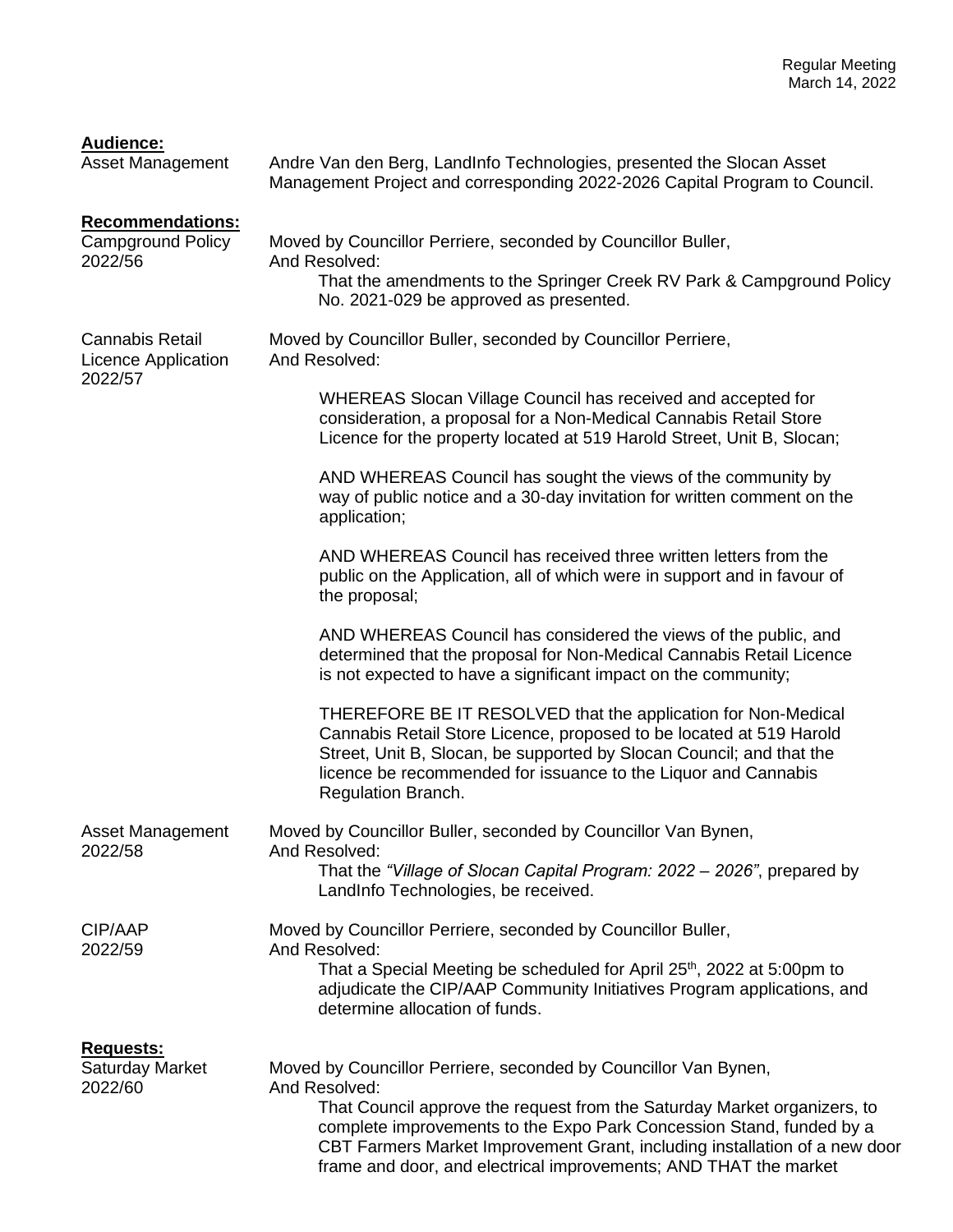|                                  | organizers work closely with Village staff on the building permit and execution<br>of the work.                                                                                                                                                                                                                                                                                                                                                                                                                                                                                                                                                                                                                                                                                                                                                                                                                                                                                                                                                                                    |
|----------------------------------|------------------------------------------------------------------------------------------------------------------------------------------------------------------------------------------------------------------------------------------------------------------------------------------------------------------------------------------------------------------------------------------------------------------------------------------------------------------------------------------------------------------------------------------------------------------------------------------------------------------------------------------------------------------------------------------------------------------------------------------------------------------------------------------------------------------------------------------------------------------------------------------------------------------------------------------------------------------------------------------------------------------------------------------------------------------------------------|
| 2022/61                          | Moved by Councillor Buller, seconded by Councillor Perriere,<br>And Resolved:<br>That Public Works be to purchase paint and supplies required for the<br>Saturday Market organizers to repaint the fascia board and window covers of<br>the Expo Park Concession Stand, and that the \$150 expense be withdrawn<br>from the operational budget.                                                                                                                                                                                                                                                                                                                                                                                                                                                                                                                                                                                                                                                                                                                                    |
| 2022/62                          | Moved by Councillor Perriere, seconded by Councillor Buller,<br>And Resolved:<br>That Market organizers coordinate with Public Works on the use of two<br>planter boxes for the market, and dirt from the Village compost pile.                                                                                                                                                                                                                                                                                                                                                                                                                                                                                                                                                                                                                                                                                                                                                                                                                                                    |
| 2022/63                          | Moved by Councillor Perriere, seconded by Councillor Buller,<br>And Resolved:<br>That Council contribute up to \$2,000 from the RDCK Community<br>Development Fund, as the Village's contribution to the Slocan Saturday<br>Market Expo Park concession stand upgrade project, if needed.                                                                                                                                                                                                                                                                                                                                                                                                                                                                                                                                                                                                                                                                                                                                                                                          |
| <b>Fitness Center</b><br>2022/64 | Moved by Councillor Perriere, seconded by Councillor Van Bynen,<br>And Resolved:<br>That correspondence from the Fitness Center Advisory Commission be<br>received, and that Council approve their request to reopen the Fitness<br>Center, with conditions.                                                                                                                                                                                                                                                                                                                                                                                                                                                                                                                                                                                                                                                                                                                                                                                                                       |
| Earth Day Cleanup<br>2022/65     | Moved by Mayor Lunn, seconded by Councillor Buller,<br>And Resolved:<br>That correspondence received from Corrine Funk, requesting support for an<br>Earth Day garbage clean-up be received, and that Council approve disposal<br>of garbage bags from the event (to be brought to the Public Works yard);<br>and further, that it be recommended the group approach the RDCK to<br>request a grant-in-aid to support collection outside the Village boundary.                                                                                                                                                                                                                                                                                                                                                                                                                                                                                                                                                                                                                     |
| Info Items:<br>2022/66           | Moved by Councillor Perriere, seconded by Councillor Buller,<br>And Resolved:<br>That the following items be received for information:<br>RDCK Board Highlights - February 17, 2022<br>a)<br>City of Maple Ridge - Vaccine Restrictions on Health & Fitness<br>b)<br>Town of Oliver - BC Wildfires Petition Letter of Support<br>c)<br>d)<br>RDCK – Recreation Facilities Working Their Way Back to Normal<br>Ministry of Municipal Affairs - February 2022 Follow Up of Regional Meeting<br>e)<br>State of the Basin Focus - 2021 Census Population Counts<br>f)<br>BC Rural Health Network - March 2022 Newsletter<br>g)<br>h)<br>CBT Community Initiatives 2022 - What's Next?<br>i)<br>Electoral Boundaries Commission – Views on Current Electoral District Bounc<br>j)<br>Society of BC Veterinarians – Legislation Concerning Dangerous Dogs<br>k)<br>Data Lens BC - Census News Update, March 2022<br>$\vert$<br>Village Spring Clean Up Week<br>RDCK - Masks to be a Personal Choice in RDCK Facilities<br>m)<br>RDCK - Post Wildfire Natural Hazards Risk Analysis<br>n) |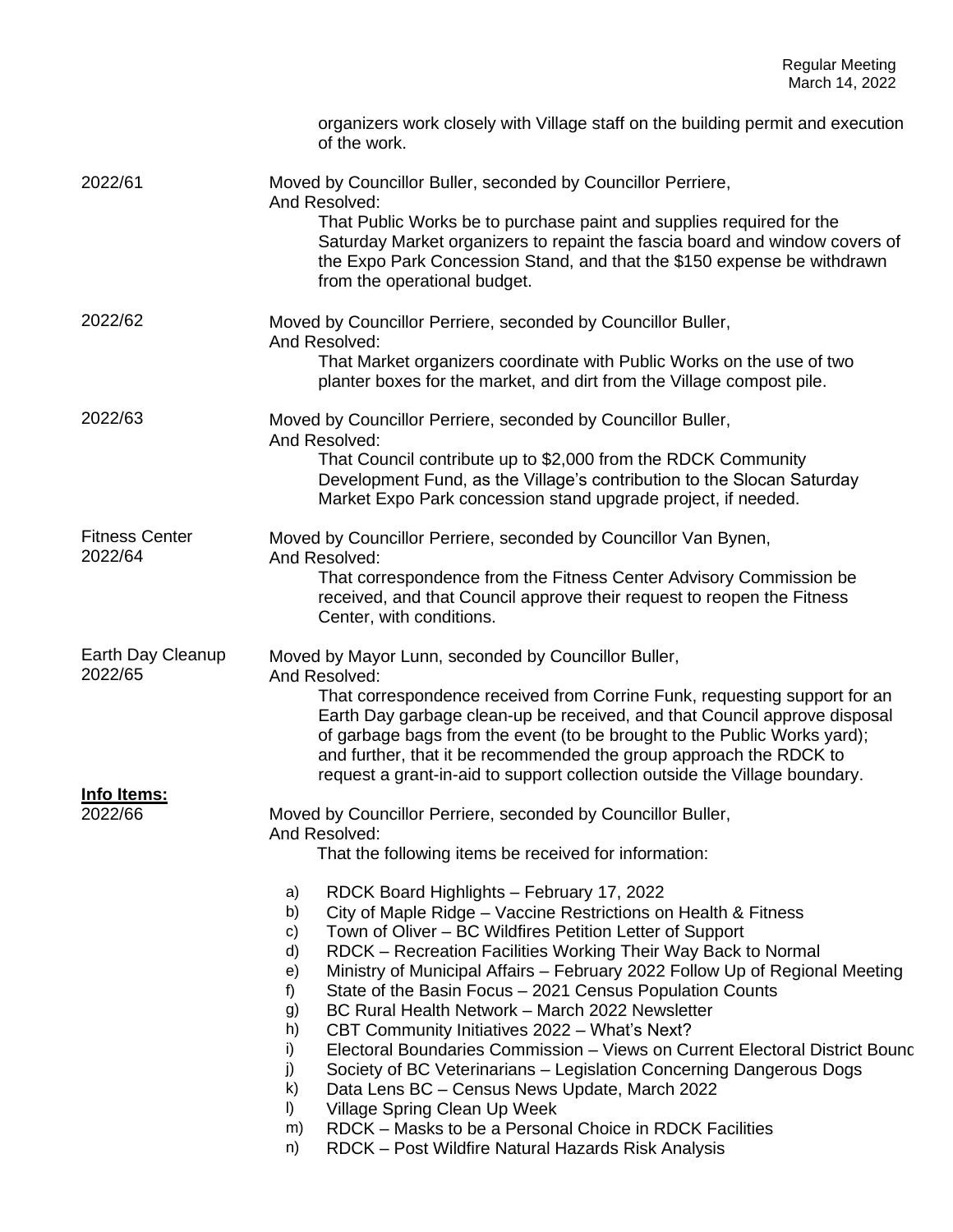| <b>Reports:</b><br><b>PW Report</b><br>2022/67                             | Moved by Councillor Van Bynen, seconded by Councillor Buller,<br>And Resolved:<br>That the Public Works Report be received.                                                                                                                                                                  |
|----------------------------------------------------------------------------|----------------------------------------------------------------------------------------------------------------------------------------------------------------------------------------------------------------------------------------------------------------------------------------------|
| <b>CAO Report</b><br>2022/68                                               | Moved by Councillor Buller, seconded by Councillor Perriere,<br>And Resolved:<br>That the CAO Report for March 2022 be received.                                                                                                                                                             |
| Mayor<br>2022/69                                                           | Moved by Councillor Van Bynen, seconded by Councillor Buller,<br>And Resolved:<br>That the Mayor's February 2022 report be received.                                                                                                                                                         |
| <b>Bylaws:</b><br>Fees & Charges<br>2022/70                                | Moved by Councillor Perriere, seconded by Councillor Van Bynen,<br>And Resolved:<br>That the "Village of Slocan Fees & Charges Amendment Bylaw No.__,<br>2022" be read a first, second and third time by title only.                                                                         |
| <b>Business Bylaw</b><br>2022/71                                           | Moved by Councillor Buller, seconded by Councillor Van Bynen,<br>And Resolved:<br>That the "Village of Slocan Business Amendment Bylaw No. ___, 2022" be<br>read a first, second and third time by title only, and that staff be directed to<br>post notice of intention to amend the bylaw. |
| <b>Zoning Bylaw</b><br>2022/72                                             | Moved by Councillor Buller, seconded by Councillor Perriere,<br>And Resolved:<br>That the "Village of Slocan Zoning Amendment Bylaw No. , 2022" be read<br>a first and second time by title only.                                                                                            |
| 2022/73                                                                    | Moved by Councillor Perriere, seconded by Councillor Van Bynen,<br>And Resolved:<br>That Council waive a Public Hearing concerning the Zoning Amendment<br>Bylaw, and that staff be directed to post the required public notice.                                                             |
| 2022/74                                                                    | Moved by Councillor Buller, seconded by Councillor Van Bynen,<br>And Resolved:<br>That the "Village of Slocan Zoning Amendment Bylaw No. , 2022" be read<br>a third time by title only.                                                                                                      |
| <b>Committees</b><br>Climate Action -<br><b>Compost Program</b><br>2022/75 | Moved by Councillor Perriere, seconded by Councillor Buller,<br>And Resolved:<br>That correspondence received from the Slocan Climate Action Advisory<br>Commission, regarding development of a pilot composting program, be<br>received for information.                                    |
| <b>Minutes</b><br>2022/76                                                  | Moved by Councillor Buller, seconded by Councillor Perriere,<br>And Resolved:<br>That the Slocan Climate Action Advisory Commission meeting minutes of<br>February 27, 2022 be received.                                                                                                     |